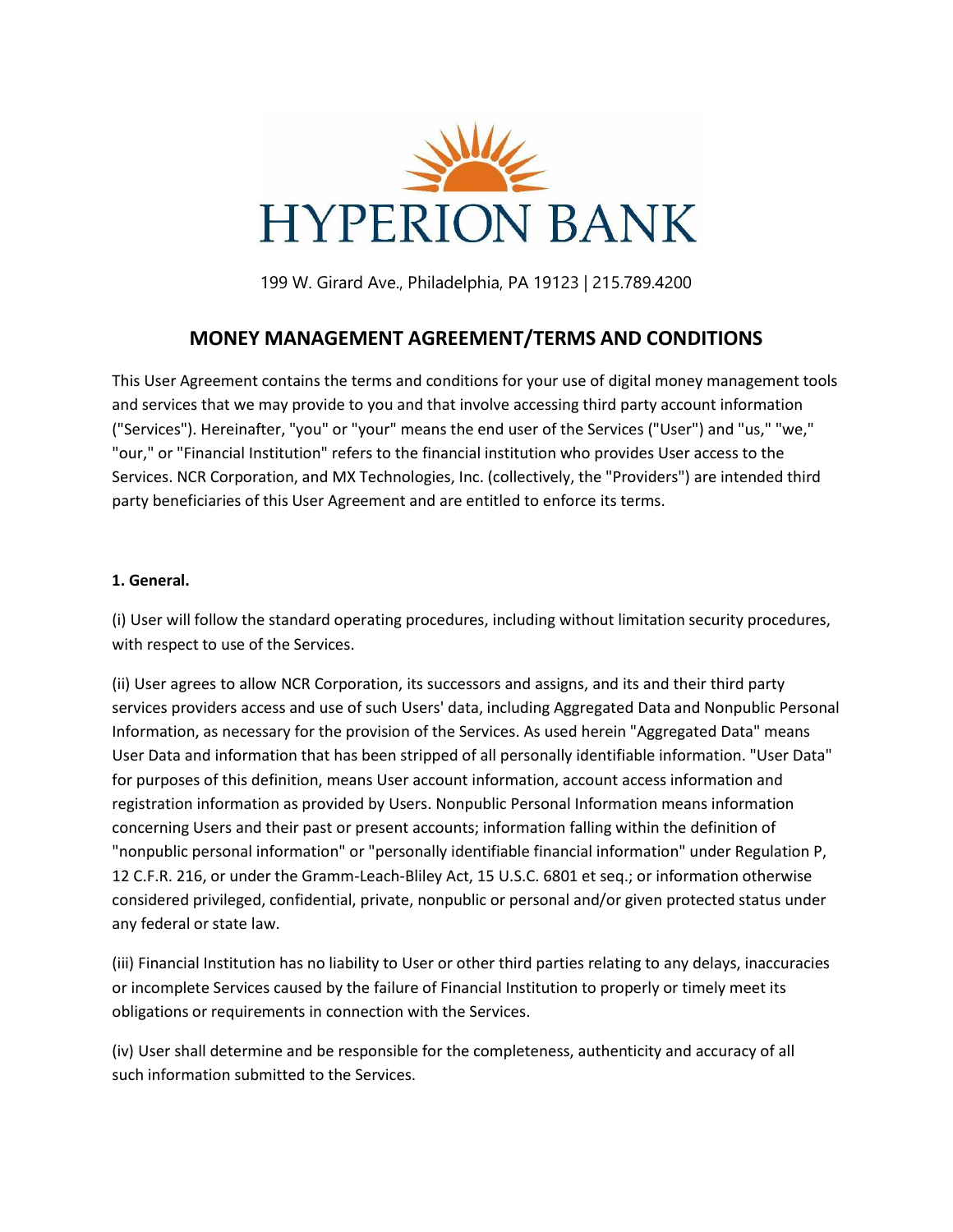**2. Provide Accurate Information.** You represent and agree that all information you provide to us in connection with the Services is accurate, current, and complete. You agree not to misrepresent your identity or account information. You agree to keep account information secure, up to date and accurate. You represent that you are a legal owner, or an authorized user, of the accounts at third party sites which you include or access through the Services, and that you have the authority to (i) designate us and our service providers as your agent, (ii) use the Services, and (iii) give us and our service providers the passwords, usernames, and all other information you provide.

**3. Content You Provide.** Your use of the Services is your authorization for Financial Institution or its service providers, as your agent, to access third party sites which you designate in order to retrieve information. You are licensing to Financial Institution and its service providers any information, data, passwords, usernames, PINS, personally identifiable information or other content you provide through the Services. You authorize us or our service providers to use any information, data, passwords, usernames, PINS, personally identifiable information or other content you provide through the Services or that we or our service providers retrieve on your behalf for purposes of providing the Services, to offer products and services, and for other permissible business purposes. The foregoing provision is not intended to authorize our service providers to offer products and services directly to you. Except as otherwise provided herein, we or our service provider may store, use, change, or display such information or create new content using such information.

**4. Power of Attorney.** You grant Financial Institution and its service providers a limited power of attorney as provided below to access information at third party sites on your behalf. Third party sites shall be entitled to rely on the authorizations, agency, and the power of attorney granted by you or through your account. For all purposes hereof, you hereby grant Financial Institution and its service providers a limited power of attorney, and you hereby appoint them as your true and lawful attorney-infact and agent, with full power of substitution and re-substitution, in any and all capacities, to access third party sites to retrieve information, use such information, as described herein, with the full power and authority to do and perform each and every act and thing required and necessary to be done in connection with such activities, as fully to all intents and purposes as you might or could do in person. You understand and agree that the Services are not sponsored or endorsed by any third party site. YOU ACKNOWLEDGE AND AGREE THAT WHEN FINANCIAL INSTITUTION OR ITS SERVICE PROVIDERS ACCESS AND RETRIEVE INFORMATION FROM THIRD PARTY SITES, THEY ARE ACTING AS YOUR AGENT, AND NOT AS THE AGENT OR ON BEHALF OF THE THIRD PARTY SITES.

**5. Third Party Accounts.** With respect to any third party sites we may enable you to access through the Services or with respect to any non-Financial Institution accounts you include in the Services, you agree to the following: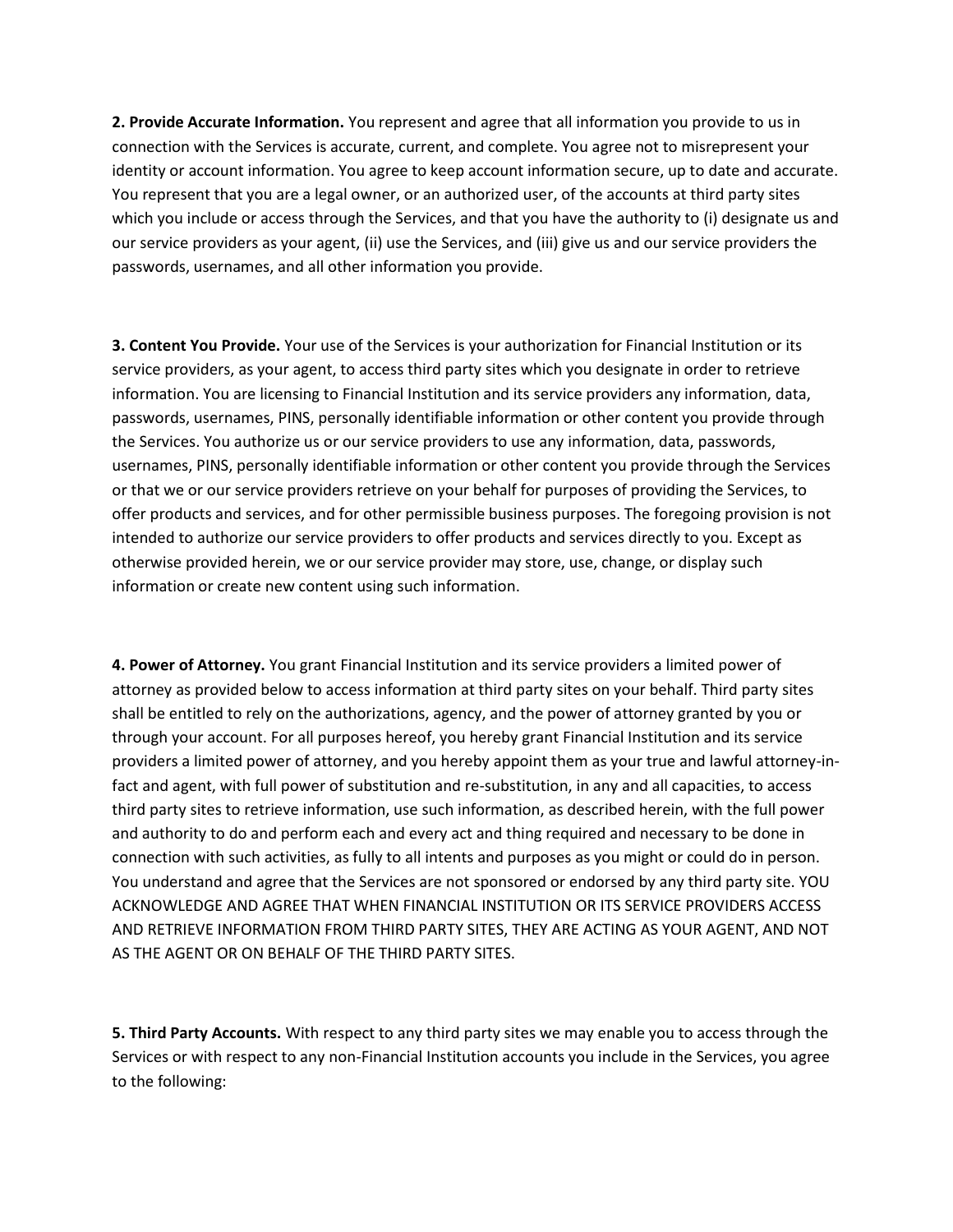a. You are responsible for all fees charged by the third party in connection with any non-Financial Institution accounts and transactions. You agree to comply with the terms and conditions of those accounts and agree that this User Agreement does not amend any of those terms and conditions. If you have a dispute or question about any transaction on a non-Financial Institution account, you agree to direct these to the account provider.

b. Any links to third party sites that we may provide are for your convenience only, and Financial Institution and its service providers do not sponsor or endorse those sites. Any third party services, which you may be able to access through the Services, are services of the listed institutions. We nor our service providers have responsibility for any transactions and inquiries you initiate at third party sites. The third party sites you select are solely responsible for their services to you. We nor our service providers are liable for any damages or costs of any type arising out of or in any way connected with your use of the services of those third parties.

**6. Limitations of Services.** When using the Services, you may incur technical or other difficulties. Neither we nor our service providers are responsible for any technical or other difficulties or any resulting damages that you may incur. Any information displayed or provided as part of the Services is for informational purposes only, may not reflect your most recent transactions, and should not be relied on for transactional purposes. We and our service providers reserve the right to change, suspend or discontinue any or all of the Services at any time without prior notice.

**7. Acceptance of User Agreement and Changes.** Your use of the Services constitutes your acceptance of this User Agreement. This User Agreement is subject to change from time to time. We will notify you of any material change via e-mail or on our website by providing a link to the revised User Agreement. Your continued use will indicate your acceptance of the revised User Agreement. The licenses, user obligations, and authorizations described herein are ongoing.

**8. Aggregated Data.** Anonymous, aggregate information, comprising financial account balances, other financial account data, or other available data that is collected through your use of the Services, may be used by us and our service providers, including their affiliates, to conduct certain analytical research, performance tracking, marketing and marketing program activities, and benchmarking. Our service providers may publish summary or aggregate results relating to metrics comprised of research data, from time to time, and distribute or license such anonymous, aggregated research data for any purpose, including but not limited to, helping to improve products and services and assisting in troubleshooting and technical support. Your personally identifiable information will not be shared with or sold to third parties, except as otherwise permitted by this User Agreement. Notwithstanding any other provision of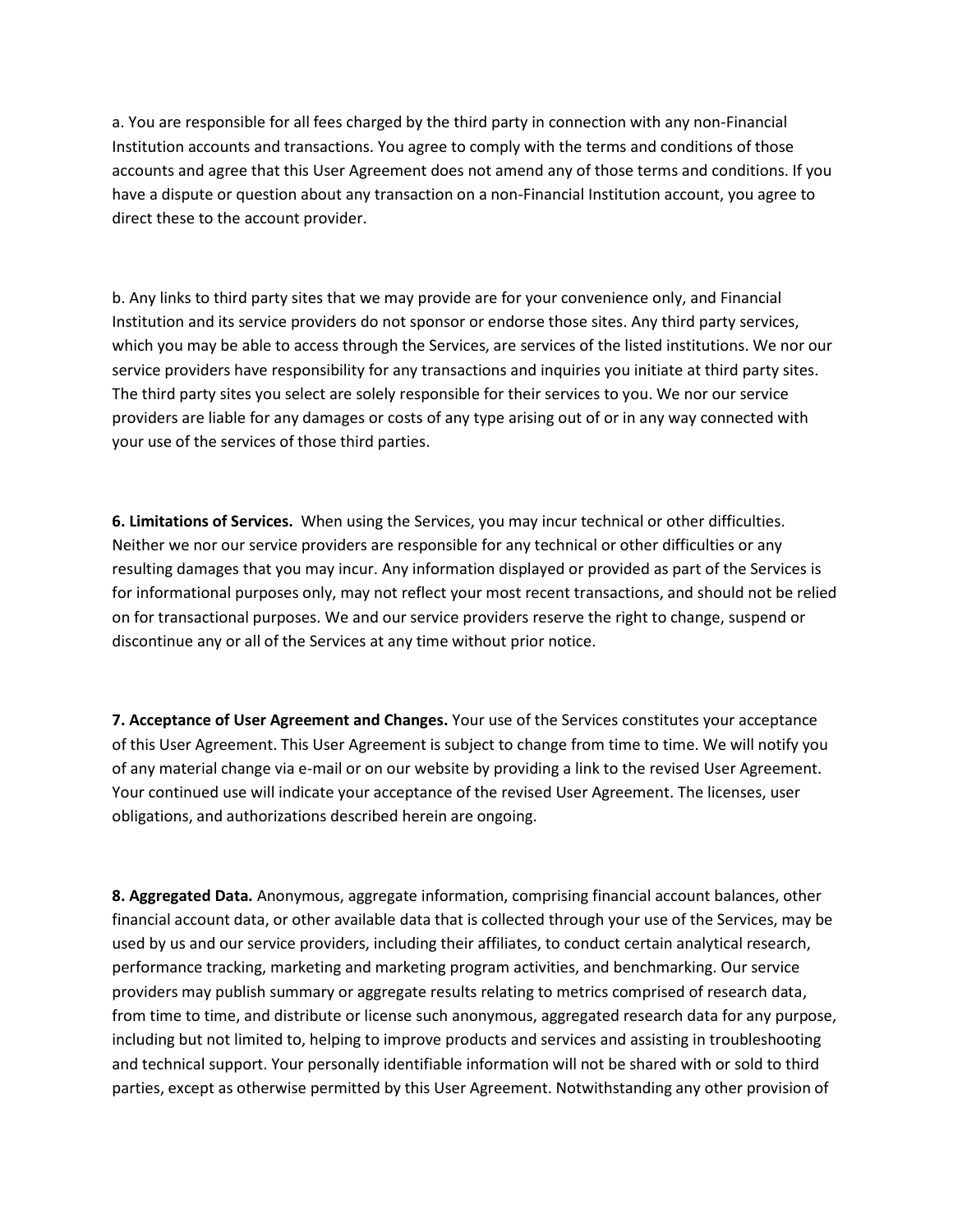this User Agreement, use of data collected through your use of the Services for marketing and marketing program activities may include targeted marketing, meaning that specific marketing activities may be directed to a group of users, where each user meets certain pre-defined categories or characteristics. For example, a targeting marketing activity may issue a display ad for a group of users, where each user is identified as having an open credit card account through a financial institution.

**9. Ownership.** You agree that Financial Institution and its service providers, as applicable, retain all ownership and proprietary rights in the Services, associated content, technology, mobile applications and websites.

**10. User Conduct.** You agree not to use the Services or the content or information delivered through the Services in any way that would: (a) be fraudulent or involve the sale of counterfeit or stolen items, including but not limited to use of the Services to impersonate another person or entity; (b) violate any law, statute, ordinance or regulation (including without limitation those governing export control, consumer protection, unfair competition, anti-discrimination or false advertising); (c) create liability for Financial Institutions or its service provider or cause Financial Institution to lose the services of our service providers; (d) access the information and content programmatically by macro or other automated means; (e) use the Services in such a manner as to gain unauthorized entry or access to computer systems.

**11. Indemnification.** You agree to defend, indemnify and hold harmless Financial Institution, its third party services providers and their officers, directors, employees and agents from and against any and all third party claims, liabilities, damages, losses or expenses, including settlement amounts and reasonable attorneys' fees and costs, arising out of or in any way connected with your access to or use of the Services, your violation of these terms or your infringement, or infringement by any other user of your account, of any intellectual property or other right of anyone.

**12. Disclaimer.** The Services are not intended to provide legal, tax or financial advice. The Services, or certain portions and/or functionalities thereof, are provided as strictly educational in nature and are provided with the understanding that neither Financial Institutions nor its third party providers are engaged in rendering accounting, investment, tax, legal, or other professional services. If legal or other professional advice including financial, is required, the services of a competent professional person should be sought. Financial Institution and its third party providers specifically disclaim any liability, loss, or risk which is incurred as consequence, directly or indirectly, of the use and application of any of the content on this site. Further, Financial Institution and its third party providers are not responsible for any investment decisions or any damages or other losses resulting from decisions that arise in any way